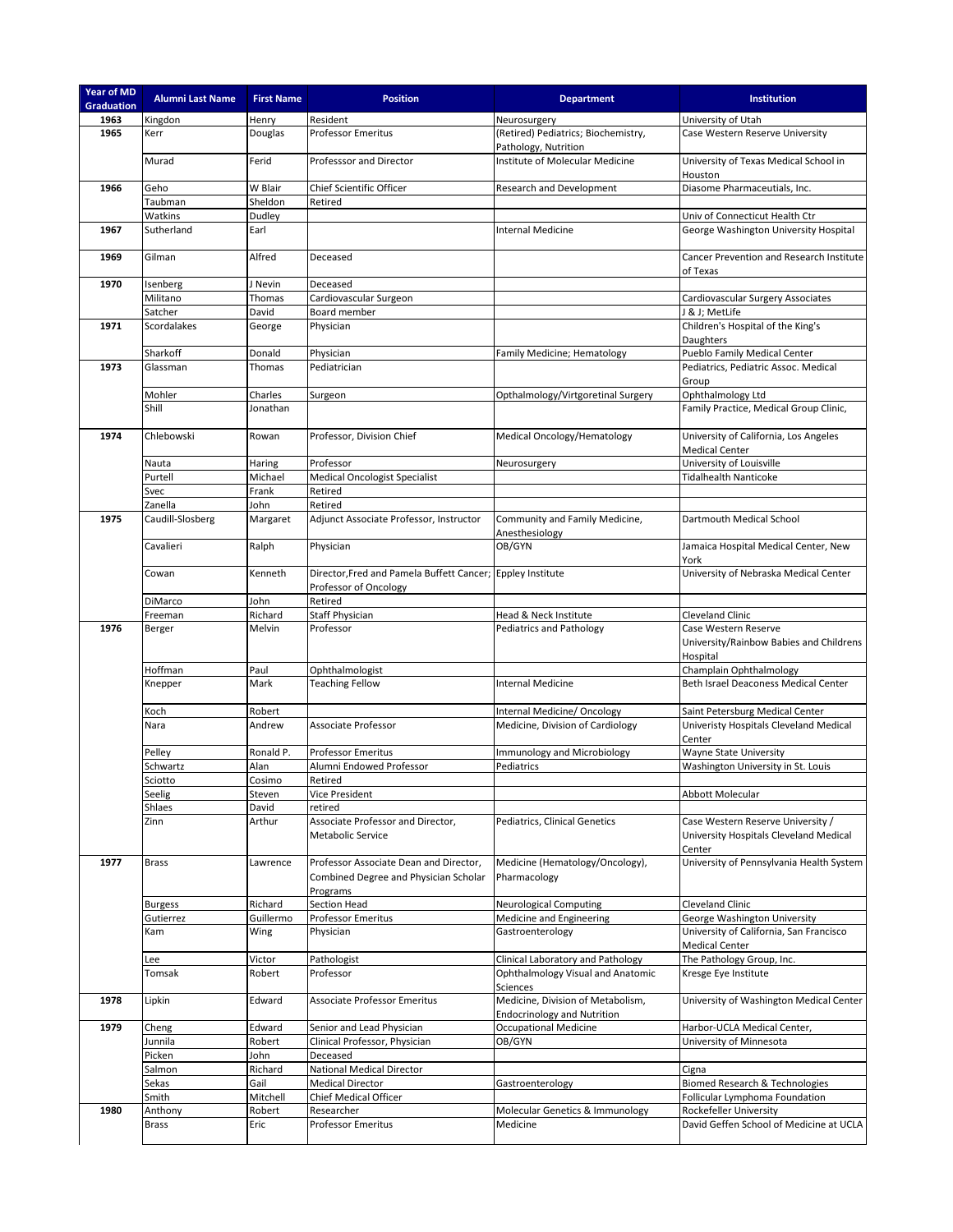| 1987 | Pencil<br>Satler<br>Cooper<br>George<br>Kay | Scot<br>Carol<br>Carol<br>Edwin<br>Mark | Deceased<br>Vice President, PPD-Biotech<br>Ophthalmologist<br>Associate Professor<br>Dennis Farrey Family Professor,<br>Associate Chair for Research and Head,<br>Division of Human Gene Therapy | <b>Business Development</b><br>Ophthalmology<br><b>Pediatrics and Genetics</b> | PPD-Biotech<br>Mid Michigan Cardiology<br>Wayne State University<br><b>Stanford University</b> |
|------|---------------------------------------------|-----------------------------------------|--------------------------------------------------------------------------------------------------------------------------------------------------------------------------------------------------|--------------------------------------------------------------------------------|------------------------------------------------------------------------------------------------|
|      |                                             |                                         |                                                                                                                                                                                                  |                                                                                |                                                                                                |
|      |                                             |                                         |                                                                                                                                                                                                  |                                                                                |                                                                                                |
|      |                                             |                                         |                                                                                                                                                                                                  |                                                                                |                                                                                                |
|      |                                             |                                         |                                                                                                                                                                                                  |                                                                                |                                                                                                |
|      |                                             |                                         |                                                                                                                                                                                                  |                                                                                |                                                                                                |
|      |                                             |                                         |                                                                                                                                                                                                  |                                                                                | Case Western Reserve University                                                                |
|      | Marchant                                    | Kandice                                 | Institute Chair                                                                                                                                                                                  | Pathology and Laboratory Medicine<br>Institute                                 | Cleveland Clinic                                                                               |
|      | Haney                                       | Peter                                   | Neonatologist                                                                                                                                                                                    |                                                                                | Women's Hospital of Texas                                                                      |
| 1986 | Duyk                                        | Geoffrey                                | <b>Founding Partner</b>                                                                                                                                                                          |                                                                                | <b>Circularis Partners</b>                                                                     |
|      |                                             |                                         | Medicine and Cell Biology                                                                                                                                                                        | and Cell Biology                                                               |                                                                                                |
|      | Nathanson                                   | Michael                                 | Gladys Phillips Crofoot Professor of                                                                                                                                                             | Medicine (Digestive Diseases Section)                                          | Yale University Medical School                                                                 |
|      | Malhotra<br>Markovitz                       | Deepak<br>Paul                          | Director of Research                                                                                                                                                                             |                                                                                | Interventional Psychiatry Associates                                                           |
|      | Helmuth                                     | Dennis                                  | Professor, Division Chief                                                                                                                                                                        | Medicine, Division of Nephrology                                               | University of Toledo Medical Center                                                            |
|      | Goralnik                                    | Gary                                    | Clinical Associate Professor                                                                                                                                                                     | Phsychiatry                                                                    | New Frontier Imaging<br>Northeast Ohio Medical University                                      |
| 1985 | Brockman                                    | Steven                                  | Anesthesiologist<br>Radiologist                                                                                                                                                                  |                                                                                | Shelby Anesthesiology Associates                                                               |
|      |                                             |                                         |                                                                                                                                                                                                  | Rheumatology & Clinical Immunology                                             |                                                                                                |
|      | Sobel                                       | Eric                                    | Associate Professor                                                                                                                                                                              | Department of Medicine, Division of                                            | University of Florida College of Medicine                                                      |
|      | Pierce                                      | Glenn                                   | Retired                                                                                                                                                                                          |                                                                                |                                                                                                |
|      | Ohning                                      | Gordon                                  | Professor                                                                                                                                                                                        | <b>Internal Medicine</b>                                                       | University of Nevada, Las Vagas                                                                |
|      | Newman                                      | James                                   | <b>Staff Physician</b>                                                                                                                                                                           | <b>Diagnostic Radiology</b>                                                    | Cleveland Clinic                                                                               |
|      |                                             |                                         |                                                                                                                                                                                                  |                                                                                | Medicine                                                                                       |
|      | Korman<br>Laterra                           | John                                    | Professor                                                                                                                                                                                        | Dermatology<br>Neurology                                                       | Case Western Reserve University<br>Johns Hopkins University School of                          |
|      |                                             | Neil                                    | Professor                                                                                                                                                                                        |                                                                                |                                                                                                |
|      | Grifo                                       | James                                   | Professor                                                                                                                                                                                        | OB/GYN                                                                         | New York University School of Medicine                                                         |
|      | Furey                                       | Sandy                                   | Therapeutic Area Strategy Lead                                                                                                                                                                   | Global Pharmacovigilance                                                       | Sanofi                                                                                         |
|      |                                             |                                         | Connecticut Women's Mental Health                                                                                                                                                                |                                                                                |                                                                                                |
|      |                                             |                                         | Department of Veterans Affairs Region 4<br>Data Warehouse, Director VA                                                                                                                           |                                                                                |                                                                                                |
|      |                                             |                                         | and Medical Informatics, Director                                                                                                                                                                | Women's Mental Health                                                          | Affairs                                                                                        |
|      | Erdos                                       | Joseph                                  | Assistant Clinical Professor of Psychiatry                                                                                                                                                       | Psychiatry and Medical Informatics;                                            | Yale University; Department of Veteran                                                         |
| 1984 | <b>Broaddus</b>                             | William                                 | Asst, Assoc, Professor                                                                                                                                                                           | Neurosurgery                                                                   | Vanderbilt University Medical Center                                                           |
|      | Walsh                                       | James                                   | Physician                                                                                                                                                                                        | Cardiology                                                                     | <b>Ascension Health Care</b>                                                                   |
|      | Tippett                                     | James<br>Peter                          | Founder and CEO                                                                                                                                                                                  |                                                                                | careMESH                                                                                       |
|      | Stark                                       | Haraldine                               | <b>Emeritus Clinical Professor</b><br>Professor                                                                                                                                                  | Rheumatology<br>Pediatrics                                                     | University of Iowa<br>McGovern Medical School, UT Health                                       |
|      | Stafford                                    |                                         |                                                                                                                                                                                                  |                                                                                |                                                                                                |
|      | Ittmann                                     | Michael                                 | Professor                                                                                                                                                                                        | Pathology & Immunology                                                         | <b>Baylor College of Medicine</b>                                                              |
|      | Heriot                                      | Kirk                                    | Physician<br><b>Medical Director</b>                                                                                                                                                             | Pathology                                                                      | F.F. Thompson Hospital                                                                         |
|      | Gural - Wherry                              | Janice                                  | Independent Contractor Pharmaceutical                                                                                                                                                            |                                                                                |                                                                                                |
|      |                                             | Keith                                   | Lead Physician                                                                                                                                                                                   |                                                                                | <b>Entertainment Group</b>                                                                     |
|      | Garb                                        |                                         |                                                                                                                                                                                                  |                                                                                | <b>Medical Center</b><br>UCLA/ Entertainment Industry                                          |
|      | Fouts                                       | Kenneth                                 | <b>Assistant Professor</b>                                                                                                                                                                       | Anesthesiology                                                                 | University of California, San Francisco                                                        |
|      | Fitzmaurice                                 | Maryann                                 | Retired                                                                                                                                                                                          |                                                                                |                                                                                                |
|      | Collins (Takach)                            | Patricia                                |                                                                                                                                                                                                  |                                                                                |                                                                                                |
| 1983 | Carter                                      | Thomas                                  | Retired                                                                                                                                                                                          |                                                                                |                                                                                                |
|      | Weissman                                    | Joseph                                  | Neurologist                                                                                                                                                                                      |                                                                                | Neurology and Headache specialists of<br>Atlanta                                               |
|      | Rubin                                       | Haya                                    | Physician                                                                                                                                                                                        | <b>Internal Medicine</b>                                                       | El Camino Hospital                                                                             |
|      | Roders                                      | Mark                                    |                                                                                                                                                                                                  |                                                                                |                                                                                                |
|      | Ringer                                      | Steven                                  | Professor                                                                                                                                                                                        | Pediatrics                                                                     | Dartmouth Geisel School of Medicine                                                            |
|      |                                             |                                         |                                                                                                                                                                                                  |                                                                                |                                                                                                |
| 1982 | Nanes                                       | Mark                                    | Professor of Medicine, Chief Endocrine<br>Section, Emory Saint Josephs Hospital                                                                                                                  | Medicine                                                                       | Emory University School of Medicine;<br>Atlanta VA Medical Center                              |
|      | Taylor                                      | Suzanne                                 |                                                                                                                                                                                                  |                                                                                |                                                                                                |
|      | Steinberg                                   | Robert                                  | Anesthesiologist                                                                                                                                                                                 | Anesthesiology                                                                 | Springfield Anesthesia Service                                                                 |
|      | Reuben                                      | Jeffrey                                 | Orthopedic Surgeon                                                                                                                                                                               |                                                                                | Complete Medical Care, TX                                                                      |
|      |                                             |                                         |                                                                                                                                                                                                  |                                                                                |                                                                                                |
|      | Olanoff                                     | Lawrence                                | Special Advisor                                                                                                                                                                                  | Foundation for Research Development                                            | Medical University of South Carolina                                                           |
|      | Ohning                                      | Bryan                                   | Professor                                                                                                                                                                                        | <b>Neonatology Division</b>                                                    | Greenville Children's Hospital                                                                 |
|      | Kremer                                      | Alton                                   | Retired                                                                                                                                                                                          |                                                                                | Hospital and Trauma Center                                                                     |
|      | Jourgensen                                  | David                                   | Physician                                                                                                                                                                                        | Public Health & Preventive Med                                                 | Zuckerberg San Francisco General                                                               |
|      | Fok                                         | Randolph                                | OB/GYN                                                                                                                                                                                           | ObGyn                                                                          | Kern Medical Center                                                                            |
|      |                                             |                                         | Director                                                                                                                                                                                         |                                                                                |                                                                                                |
|      | <b>Block</b>                                | Gilbert                                 | Executive Director, Clinical Section                                                                                                                                                             | Global Clinical Neuroscience                                                   | AstraZenica Pharmaceuticals                                                                    |
| 1981 | Blisard                                     | Karen                                   | Retired                                                                                                                                                                                          |                                                                                |                                                                                                |
|      |                                             |                                         | Emeritus                                                                                                                                                                                         |                                                                                | Cancer Institute                                                                               |
|      | <b>Rollins</b>                              | Barrett                                 | Professor; Chief Scientific Officer                                                                                                                                                              | Medicine, Medical Oncology                                                     | Harvard Medical School; Dana-Farber                                                            |
|      | Cassen<br>Hessler                           | Joyce<br>James                          | Physician                                                                                                                                                                                        | Otolaryngology                                                                 | HI-Ophthalmologists-Optometrists<br><b>Wooster Community Hospital</b>                          |
|      |                                             |                                         |                                                                                                                                                                                                  |                                                                                |                                                                                                |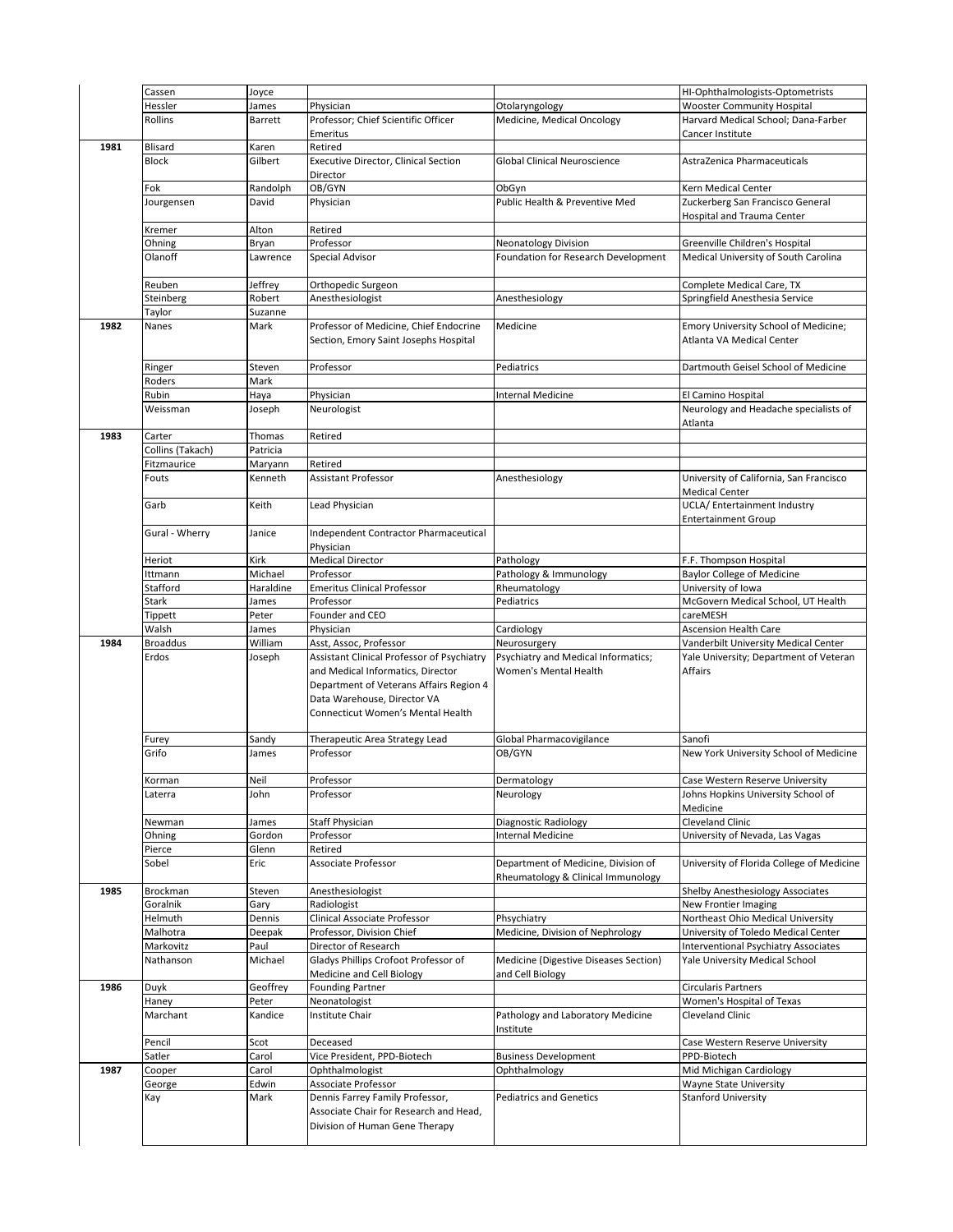|      | Wynshaw-Boris        | Anthony    | Professor and Chair                       | Genetics & Genome Sciences                  | Case Western Reserve University                               |
|------|----------------------|------------|-------------------------------------------|---------------------------------------------|---------------------------------------------------------------|
| 1988 | Press                | Richard    | Professor                                 | Pathology                                   | Oregon Health & Science University                            |
|      | Virgin               | Jeffrey    | Medical Director and Staff Pathologist    |                                             | <b>Redlands Community Hospital</b>                            |
|      |                      |            |                                           |                                             |                                                               |
|      |                      |            |                                           |                                             |                                                               |
|      | Virgin               | Jeffrey    | Clinical Associate Professor              | Pathology                                   | University of Washington                                      |
| 1989 | Cobrinik             | David      | Associate Professor                       | Ophthalmology, Biochemistry &               | University of Southern California                             |
|      |                      |            |                                           | Molecular Medicine                          |                                                               |
|      | Hmiel                | Stanley    | Professor                                 | Pediatrics                                  | Washington University in St. Louis                            |
|      | Messinger-Rapport    | Barbara    | Director                                  | Center for Geriatric Medicine               | <b>Cleveland Clinic</b>                                       |
|      | Yaffe                | Michael    | Professor/ Senior Associate Member,       | <b>Biology and Biological Engineering</b>   | Masschusetts Institute of Technology                          |
|      |                      |            | <b>Broad Institute</b>                    |                                             |                                                               |
| 1990 | Bokar                | Joseph     | Associate Professor                       | Medicine, Hematology / Oncology             | Univeristy Hospitals Cleveland Medical                        |
|      |                      |            |                                           |                                             | Center                                                        |
|      | Dexter               | Franklin   | Professor                                 | Anesthesiology, Health Management and       | University of Iowa                                            |
|      |                      |            |                                           | Policy                                      |                                                               |
|      | Huff                 | Randal     | Gastroenterologist                        |                                             | <b>Blanchard Valley Medical Associates</b>                    |
|      | Roberts              | William    | Deceased                                  | Pathology                                   | University of Utah                                            |
|      | Sunshine             | Jeffrey    |                                           | Neuroradiology                              | Univeristy Hospitals Cleveland Medical                        |
|      |                      |            |                                           |                                             | Center                                                        |
| 1991 | Cowen                | Daniel     | Psychiatrist                              |                                             | Anxiety and Depression Treatment                              |
|      |                      |            |                                           |                                             | Center, LLC                                                   |
|      | Griffin              | Thomas     | Assistant Professor                       | Pediatric Rheumatology                      | Carolinas Health Care System                                  |
|      | Schreibman           | Ken        | Retired                                   |                                             |                                                               |
|      | Turner               | Jerrold    | Professor                                 | Pathology                                   | Brigham and Women's Hospital /                                |
|      |                      |            |                                           |                                             | Harvard Medical School                                        |
| 1992 | Boerkoel             |            | Clinical Associate Professor and Clinical | <b>Medical Genetics</b>                     |                                                               |
|      |                      | Cornelius  |                                           |                                             | University of British Columbia                                |
|      |                      |            | Investigator                              |                                             |                                                               |
|      | Bos                  | Cindy      | Physician Staff                           | <b>Internal Medicine</b>                    | Grand Valley Outpatient Clinic                                |
|      | Bruder               | Scott      | Founder and CEO                           |                                             | Bruder Consulting & Venture Group                             |
|      | Groger               | Richard    | <b>Clinical Assistant Professor</b>       | Internal Medicine/ Infectious Diseases      | Wright State University                                       |
|      |                      |            |                                           |                                             |                                                               |
|      | Marks                | Theodore   | Section Head                              | <b>General Anesthesiology</b>               | Cleveland Clinic                                              |
|      | Palmert              | Mark       | Associate Chair of Pediatrics; Senior     | Pediatrics, Division of Pediatric           | Hospital for Sick Children and the                            |
|      |                      |            | Associate Scientist, Program in Genetics  | Endocrinology                               | University of Toronto                                         |
|      |                      |            | and Genome Biology                        |                                             |                                                               |
|      | Rajkovic             | Aleksandar | <b>Chief Genomics Officer</b>             | Center for Clinical Genetics and            | University of California, San Francisco                       |
|      |                      |            |                                           | Genomics                                    | <b>Medical Center</b>                                         |
|      | Schotzinger          | Robert     | Chairman                                  |                                             | Viamet Pharmaceuticals, LLC                                   |
| 1993 | Anthony              | Donald     | Professor and Chief of Rheumatology       | Medicine and Pathology, Division of         | Case Western Reserve University                               |
|      |                      |            | Service, Cleveland VA                     | Rheumatic Diseases, Division of             |                                                               |
|      |                      |            |                                           | <b>Infectious Diseases</b>                  |                                                               |
|      | Grant                | Michael    | Professor                                 | Surgery                                     | University of Maryland School of                              |
|      |                      |            |                                           |                                             | Medicine                                                      |
|      | Shu                  | Hui-Kuo    | Professor                                 | <b>Radiation Oncology</b>                   | Emory University School of Medicine                           |
| 1994 | Cooper               | Laurence   | Consultant                                |                                             | Laurence Cooper                                               |
|      | DelRio               | Samuel     | Physician                                 | Urogynecology                               | Gynecologic Specialists of Brevard                            |
|      | Golde                | Todd       | Professor, Director                       | Brain Institute, Florida Alzheimer's        | University of Florida College of Medicine                     |
|      |                      |            |                                           | Disease Research Center                     |                                                               |
|      | lones                | Daniel     | Professor and Vice Chair                  | Pathology                                   | The Ohio State University                                     |
|      | Pasternack           | Jennifer   | Psychiatrist                              | Maori mental health                         | Mid Central DHB                                               |
|      |                      |            | <b>Medical Director</b>                   | Hematopathology and Coagulation             | <b>Quest Diagnostics</b>                                      |
|      | Racke                | Frederick  |                                           | Radiology                                   | Carle Clinic                                                  |
| 1995 | Morton               | Douglas    | Medical Director of Imaging Informatics   |                                             |                                                               |
|      |                      |            |                                           |                                             |                                                               |
|      | Tyrrell Sundararajan | Sophia     | Associate Professor                       | Neurology                                   | Case Western Reserve University                               |
| 1996 | Huang                | Jui-Han    | Associate Professor of Clinical Pathology | Pathology and laboratory medicine           | University of Pennsylvania School of                          |
|      |                      |            | and Laboratory Medicine                   |                                             | Medicine                                                      |
|      | Incardona            | John       | Supervisory Research Toxicologist,        | <b>Environmental and Fisheries Sciences</b> | National Oceanic and Atmospheric                              |
|      |                      |            | Conservation Medicine Group Leader        | Division                                    | Administration, Northwest Fisheries                           |
|      |                      |            |                                           |                                             | Science Center                                                |
| 1997 | Garner               | Andrew     | Primary Care Pediatrician, Clinical       | Pediatrics                                  | Case Western Reserve University /                             |
|      |                      |            | Professor                                 |                                             | University Hospitals Cleveland Medical                        |
|      |                      |            |                                           |                                             | Center                                                        |
|      | Gillespie            | Susan      | Associate Professor                       | Pediatrics                                  | <b>Baylor College of Medicine</b>                             |
|      | Risma                | Kimberly   | Associate Professor                       | Pediatrics - Allergy/Immunology             | Cincinnati Children's Hospital Medical                        |
|      |                      |            |                                           |                                             | Center                                                        |
|      | Silvers              | Kimberly   | Physicial                                 | Dermatology                                 | Arnot Health                                                  |
| 1998 | Block                | Brian      | Physician, VP, Partner                    | Pain Specialist                             | Maryland Pain Specialists (Private                            |
|      |                      |            |                                           |                                             | Practice), and affiliate of the University                    |
|      |                      |            |                                           |                                             | of Maryland St. Joseph's Medical Group                        |
|      |                      |            |                                           |                                             |                                                               |
|      | Johnson              | Mark       | Instructor                                | Genetics                                    | Case Western Reserve University                               |
|      | Iohnson              | Mark       | <b>Medical Director</b>                   |                                             | NantOmics                                                     |
| 1999 | Gault                | Laura      | <b>Medical Director</b>                   | Global Products R & D                       | Abbott Laboratory                                             |
|      | Higashi              | Julie      | Director                                  | <b>Tuberculosis Control Program</b>         | Los Angeles County Department of Public                       |
|      |                      |            |                                           |                                             |                                                               |
|      |                      |            |                                           |                                             |                                                               |
|      |                      |            |                                           |                                             | Health                                                        |
|      | McDonald             | Douglas    | Assistant Professor                       | Immunology, Pediatrics                      | Boston Children's Hospital / Harvard<br><b>Medical School</b> |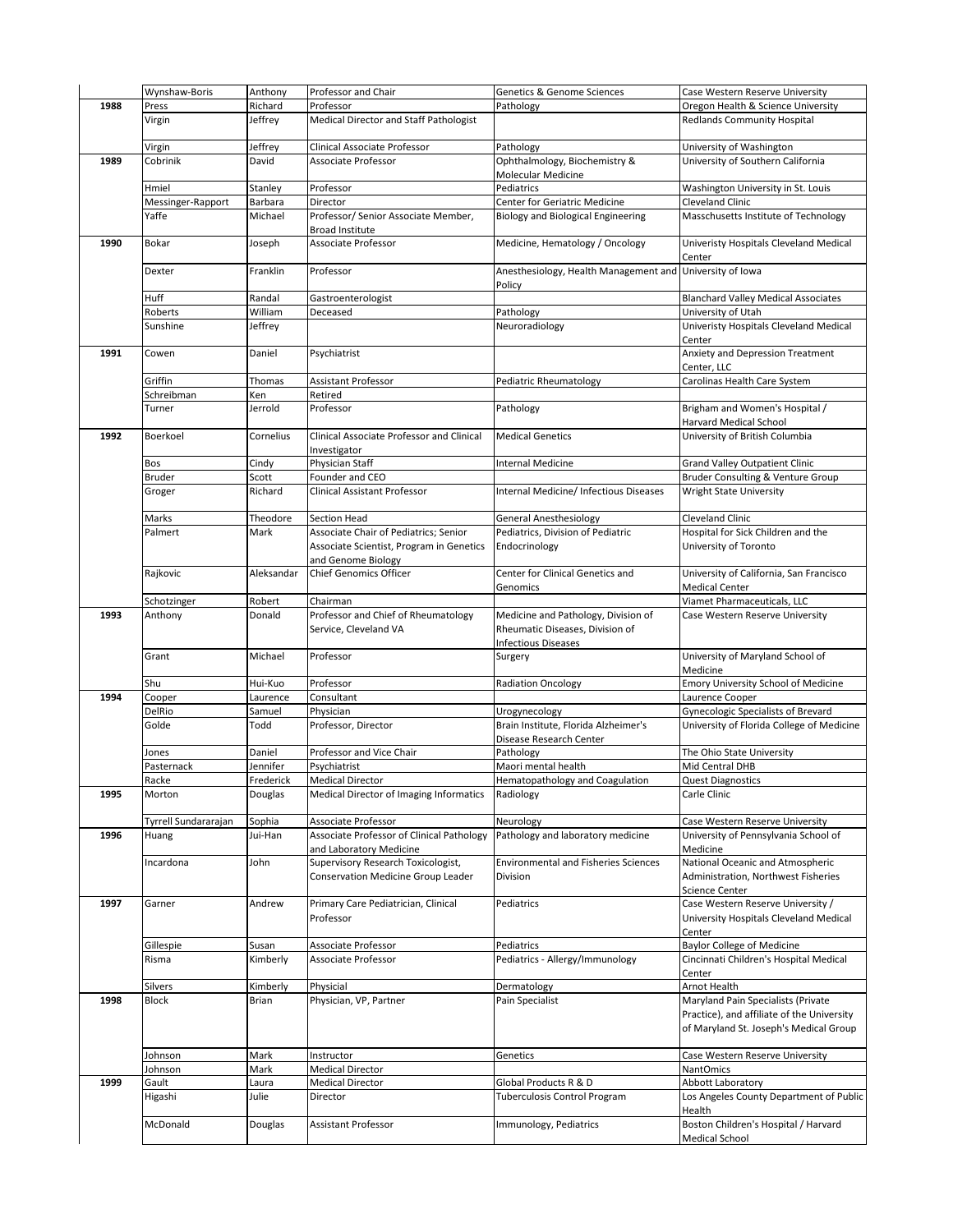|      | Ridky             | Todd              | Associate Professor                                                                                                           | Dermatology                                                                    | University of Pennsylvania Health System                                                                |
|------|-------------------|-------------------|-------------------------------------------------------------------------------------------------------------------------------|--------------------------------------------------------------------------------|---------------------------------------------------------------------------------------------------------|
|      | Shaw              | Robin             | Director                                                                                                                      | Nora Eccles Harrison Cardiovascular<br>Research and Training Institute (CVRTI) | University of Utah                                                                                      |
|      | Shen              | Joseph            | Associate Professor                                                                                                           | <b>Pediatrics/Clinical Genetics</b>                                            | UCDavis Health                                                                                          |
| 2000 | Albrecht          | Meredith          | Chief of OB Anesthesiology, Associate<br>Professor                                                                            | Anesthesiology                                                                 | Medical College of Wisconsin                                                                            |
|      | Humphreys         | Benjamin          | Joseph Friedman Professor and Chief,<br>Division of Nephrology                                                                | Nephrology                                                                     | Washington University in St. Louis                                                                      |
|      | Maricich          | Stephen           | Chief Medical Officer                                                                                                         |                                                                                | Allievex Corporation                                                                                    |
|      | Plenge            | Robert            | Senior Vice President                                                                                                         | Cardiovascular, Fibrosis and Global<br>Health                                  | <b>Bristol-Myers Squibb</b>                                                                             |
|      | Zaragoza          | Michael           | Associate Professor                                                                                                           | Genetic and Genomic Medicine Division,<br>Pediatrics                           | University of California, Irvine Medical<br>Center                                                      |
| 2001 | Chu Beck          | Rose              | Associate Professor/Staff physician                                                                                           | Pathology                                                                      | Case Western Reserve University / UH<br>Hospitals                                                       |
|      | Fitch             | Michael           | Professor and Vice Chair for Academic<br>Affairs; Associate Dean for Faculty Affairs                                          | <b>Emergency Medicine</b>                                                      | Wake Forest School of Medicine                                                                          |
|      | Gilmore           | Edward            | <b>Assistant Professor</b>                                                                                                    | Pediatrics                                                                     | Univeristy Hospitals Cleveland Medical<br>Center                                                        |
|      | Grasso            | Adam              | Nothing currently                                                                                                             |                                                                                |                                                                                                         |
|      | Halushka          | Marc              | Professor                                                                                                                     | Pathology                                                                      | JOHNS HOPKINS UNIVERSITY SCHOOL OF<br><b>MED</b>                                                        |
|      | Johnsen           | Alyssa            | Vice President, Disease Area Lead<br>Rheumatology                                                                             | Immunology                                                                     | Janssen Research and Development, JNJ                                                                   |
|      | Milner            | Louise            | Clinical Assistant Professor                                                                                                  | Radiology                                                                      | MetroHealth Medical Center Cleveland,<br>OH                                                             |
|      | Moeslein          | Fred              | <b>Interim Director</b>                                                                                                       | Vascular and Interventional Radiology                                          | University of Maryland School of<br>Medicine                                                            |
|      | Parrott           | Louis             | Vice President, Medical Director                                                                                              |                                                                                | Magellan Health                                                                                         |
|      | Riely             | Gregory           | Attending, Thoracic Oncology Service,<br>Division of Solid Tumor; Vice Chair,<br>Clinical Research, Department of<br>Medicine | Medicine                                                                       | Memorial Sloan Kettering Cancer Center                                                                  |
| 2002 | Kaelber           | Kristin Long      | Physician                                                                                                                     | Connor Integrative Health Network                                              | University Hospitals Connor Integrative<br>Health                                                       |
|      | Morris            | Shannon           | Vice President                                                                                                                | Clinical Development                                                           | <b>Istari Oncology</b>                                                                                  |
|      | Noss              | Erika             | Assistant Professor                                                                                                           | Medicine-Rheumatology                                                          | University of Washington                                                                                |
|      | Stacey            | William           | Associate Professor                                                                                                           | Neurology                                                                      | University of Michigan Medical Center                                                                   |
|      | Yustein           | Jason             | Assocaite Professor                                                                                                           |                                                                                | BAYLOR COLLEGE OF MEDICINE                                                                              |
| 2003 | Lestini<br>Potter | Brian<br>Nicholas | CEO<br>Associate Professor                                                                                                    | Neurology and Neurosurgery                                                     | <b>Pyrmamid Biosciences</b><br>Brown University Alpert Medical School                                   |
| 2004 | Altose            | Michael           | Associate Professor                                                                                                           | ANESTHESIOLOGY AND PERIOPERATIVE<br><b>MEDICINE</b>                            | CASE WESTERN RESERVE UNIVERSITY<br>SCHOOL OF MEDICINE; University<br>Hospitals Cleveland Medical Center |
|      | Collins           | Kalonji           | Lead Rheumatologist                                                                                                           | Rheumatology                                                                   | Mid-Atlantic Permanente Medical Group                                                                   |
|      | Garber            | Alexander         | <b>Assistant Professor</b>                                                                                                    | Surgery                                                                        | University of Hawaii/Island Orthopaedics                                                                |
|      | Jump              | Robin             | Physician, Associate Professor                                                                                                | GRECC                                                                          | VA Northeast Ohio Healthcare System;<br>CWRU                                                            |
|      | Leventhal         | Daniel            | <b>Assistant Professor</b>                                                                                                    | Neurology                                                                      | University of Michigan Medical Center                                                                   |
|      | Owens             | Gabe              | Assistant Professor                                                                                                           | <b>Pediatric Cardiology</b>                                                    | University of Michigan Medical Center                                                                   |
|      | Rosdahl           | Jullia            | Associate Professor of Ophthalmology                                                                                          | Ophthalmology                                                                  | Duke University Medical Center                                                                          |
|      | Schwarz           | Dana              | <b>Staff Physician</b>                                                                                                        | <b>Emergency Medicine</b>                                                      | Vallejo Medical Center, Vallejo, CA                                                                     |
| 2005 | Bailey            | Jeffrey           | Associate Professor                                                                                                           | Pathology and Laboratory Medicine                                              | Brown University Alpert Medical School                                                                  |
|      | Deucher           | Anne              | Professor                                                                                                                     | Laboratory Medicine                                                            | University of California, San Francisco<br><b>Medical Center</b>                                        |
|      | Friedman          | Joshua            | Assistant Professor                                                                                                           | Pediatrics                                                                     | Case Western Reserve University and<br>MetroHealth Medical Center                                       |
|      | Gray              | John              | Associate Professor                                                                                                           | Neurology                                                                      | University of California, Davis                                                                         |
|      | Lazebnik          | Roee              | Vice President                                                                                                                | <b>Medical Organization</b>                                                    | Alcon                                                                                                   |
|      | Pai               | Rish              | Professor                                                                                                                     | Laboratory Medicine and Pathology                                              | Mayo Clinic Arizona                                                                                     |
|      | Reineks           | Edmunds           | <b>Staff Pathologist</b>                                                                                                      | Laboratory Medicine                                                            | Cleveland Clinic                                                                                        |
|      | Reszko            | Anetta            | Assistant Professor                                                                                                           | Dermatology                                                                    | New York Presbyterian/Weill Cornell<br><b>Medical Center</b>                                            |
|      | Schade            |                   |                                                                                                                               | Diagnostics Research & Development                                             |                                                                                                         |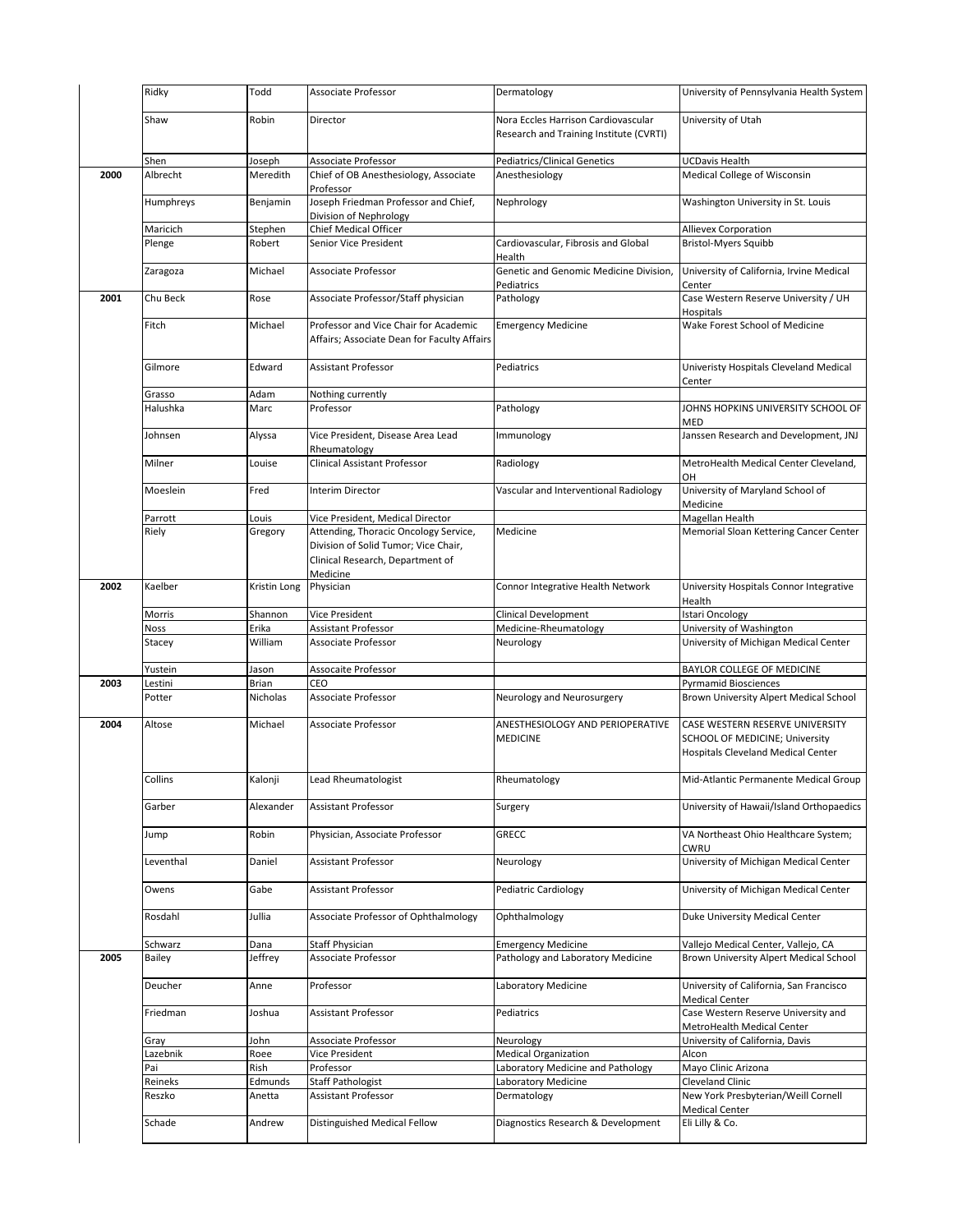|      | Verhoef                | Philip             | Adult and Pediatric Intensivist and<br>Hospitalist     | Medicine                                                  | Kairser Permanente Hawaii                                                    |
|------|------------------------|--------------------|--------------------------------------------------------|-----------------------------------------------------------|------------------------------------------------------------------------------|
|      | Wald                   | David              | Associate Professor                                    | Pathology                                                 | Case Western Reserve University                                              |
|      | Xia                    | Zongqi             | <b>Assistant Professor</b>                             | Neurology and Biomedical Informatics                      | University of Pittsburgh                                                     |
| 2006 | El-Sawy                | Tarek              | Partner                                                | healthcare, biotech and medical<br>technology             | Raiven Capital                                                               |
|      | El-Sawy                | Tarek              | Adjunct assitant professor                             | Ophthalmology                                             | <b>Stanford University</b>                                                   |
|      | Jane-Wit               | Daniel             | <b>Assistant Professor</b>                             | Cardiovascular Medicine                                   | Yale University School of Medicine                                           |
|      |                        |                    | Associate Professor                                    | Internal medicine                                         | University of Michigan Medical Center                                        |
|      | Kahlenberg             | Joanne             |                                                        |                                                           |                                                                              |
|      | Rubin                  | Darrell            | <b>Staff Cardiologist</b>                              | Cardiology                                                | Somerset Hospital, Somerset, PA                                              |
|      | Tobian                 | Aaron              | PROFESSOR AND VICE CHAIR OF<br><b>CLINICAL AFFAIRS</b> | <b>PATHOLOGY</b>                                          | JOHNS HOPKINS UNIVERSITY SCHOOL OF<br><b>MEDICINE</b>                        |
| 2007 | Bayrer                 | James              | Associate Professor and Program<br>Director            | Pediatric Gastroenterology                                | University of California, San Francisco<br><b>Medical Center</b>             |
|      | Carroll                | Bryan              | Associate Professor                                    | Dermatology                                               | <b>University Hospitals</b>                                                  |
|      | Cordle                 | Andrew             | Assistant Professor                                    | Radiology                                                 | University of Pittsburgh                                                     |
|      | Rhee                   | David              | <b>Medical Director</b>                                | Clinical Development; Translational<br>Medicine           | <b>Vertex Pharmaceuticals</b>                                                |
|      | Rivera-Reyes           | Brenda             | Freelance                                              | PEDIATRIC PULMONOLOGY                                     | Gogo Pediatric Institute                                                     |
|      | Rosenberg              | Lewis              | Clinical Director                                      | <b>Radiation Oncology</b>                                 | <b>Ascension All Saints Hospital</b>                                         |
|      | Sutton                 | Amelia             | Physician                                              | Maternal Fetal Medicine                                   | Novant Health                                                                |
| 2008 | Balu                   | Ramani             | <b>Assistant Professor</b>                             | Neurology                                                 | University of Pennsylvania Health System                                     |
|      | <b>Burrage</b>         | Lindsay            | <b>Assistant Professor</b>                             | Molecular and Human Genetics                              | <b>Baylor College of Medicine</b>                                            |
|      | Chaouki                | Ahmad              | <b>Assistant Professor</b>                             | Pediatrics (Cardiology)                                   | Northwestern University                                                      |
|      | Davis                  | Michael            | <b>Medical Officer</b>                                 | Division of Psychiatry Products                           | <b>FDA</b>                                                                   |
|      | Elco                   | Christopher        | <b>Assistant Professor</b>                             | Pathology & Laboratory Medicine,                          | Brown University Alpert Medical School                                       |
|      |                        |                    |                                                        | Dermatology                                               |                                                                              |
|      | Etling                 | Michele            | <b>Assistant Professor</b>                             | Family and Community Medicine;                            | Meharry Medical College, Nashville                                           |
|      |                        |                    |                                                        | Division of Preventative and                              |                                                                              |
|      |                        |                    |                                                        | <b>Occupational Medicine</b>                              |                                                                              |
|      | Lin                    | Roger              | <b>Assistant Professor</b>                             | Radiology                                                 | Howard University School of Medicine                                         |
|      | Padovani-Claudio       | Dolly Ann          | Assistant Professor                                    | Ophthalmology and VIsual Sciences                         | Vanderbilt University Medical Center                                         |
|      | Parakh Boyle           | Tehnaz             | Assistant Professor                                    |                                                           | <b>Boston University</b>                                                     |
|      | Ruszczycky             | Mark               | Research Engineering/Scientist Associate               | Chemical Biology and Medicinal                            | University of Texas at Austin                                                |
|      | Ruszczycky             | Mark               | Ш<br>Postdoctoral Fellow                               | Chemistry<br>Research Post-Doc Fellowship in Drug         | University of Texas at Austin                                                |
|      |                        |                    |                                                        | Design & Medicinal Chemistry with Ben<br>Liu              |                                                                              |
| 2009 | Anis                   | Mursalin           | <b>Assistant Professor</b>                             | Otolaryngology/ Laryngology and Voice<br><b>Disorders</b> | University of Miami Miller School of<br>Medicine                             |
|      | Bookwalter             | Candice            | Assistant Professor                                    | Radiology                                                 | Mayo Clinic                                                                  |
|      | Fuller                 | Molly              | Physician Owner                                        |                                                           | Triad Ocular and Facial Plastic Surgery<br>PLLC, North Carolina              |
|      | Gray                   | Christy            | <b>Assistant Professor</b>                             | Anesthesiology and Critical Care                          | Johns Hopkins University School of<br>Medicine                               |
|      | Kumar                  | Aryavarta          | RADIATION ONCOLOGIST/CLINICAL<br>ASSISTANT PROFESSOR   | <b>Radiation Oncology</b>                                 | University Hospitals Cleveland Medical<br>Center                             |
|      | Larsen                 | Coby               | <b>Global Functional Leader</b>                        | Office of Medical Affairs                                 | W.L. Gore & Associates, Inc.                                                 |
|      | Lobritz                | Michael            | Head                                                   | Antibiotics Early Development                             | Roche Pharma Research and Early                                              |
|      |                        |                    |                                                        |                                                           | Development                                                                  |
|      | Miocinovic             | Svjetlana          | Assistant Professor                                    | Neurology                                                 | Emory University School of Medicine                                          |
|      | Mosley                 | Jonathan           | <b>Assistant Professor</b>                             | Internal medicine; biomedical<br>informatics              | Vanderbilt University Medical Center                                         |
|      | Ostrowski              | Stephen            | Instructor                                             | Dermatology                                               | Harvard Medical School / Massachusetts<br>General Hospital                   |
|      | Rodriguez              | Analiz             | Assistant Professor                                    | Neurosurgery                                              | University of Arkansas for Medical<br>Sciences                               |
|      | Rottkamp               | Catherine          | Assistant Professor                                    | Pediatrics                                                | University of California                                                     |
|      | Ryman                  | Davis              | Chief Medical Officer                                  |                                                           | Levo Therapeutics                                                            |
|      | Samols                 | Mark               | Pathologist                                            | Department of Pathology                                   | <b>Advanced Pathology Associates</b>                                         |
|      | Shultz                 | David              | Assistant Professor                                    | <b>Radiation Oncology</b>                                 | Princess Margaret Cancer Center                                              |
|      | <b>Thomson Carillo</b> | Jodi               | Shareholder Physician                                  | <b>Emergency Medicine</b>                                 | Colorado Permanente Medical Group                                            |
|      | Weinberg               | Brent              | Assistant Professor                                    | Radiology and Imaging Sciences                            | Emory University School of Medicine                                          |
| 2010 | Chang                  | David              | Clinical Assistant Professor/Children's                | Otolaryngology/Head & Neck Surgery                        | University of California, Irvine Medical                                     |
|      |                        | Elizabeth          | Specialist<br>Physician                                | Department of Surgery, Division of                        | Center<br>MetroHealth Medical Center Cleveland,                              |
|      | Chiang                 |                    |                                                        |                                                           |                                                                              |
|      |                        |                    |                                                        | Ophthalmology<br><b>Internal Medicine</b>                 | OН                                                                           |
|      | Hartupee               | Justin<br>Matthew  | Assistant Professor                                    |                                                           | Washington University in St. Louis<br>New Hanover Regional Medical Center in |
|      | Kalp                   |                    | <b>Attending Physician</b>                             | Neurology                                                 |                                                                              |
|      | Lu                     |                    | Assistant Professor                                    | <b>Internal Medicine</b>                                  | Wilmington, NC<br>UT Southwestern                                            |
|      | Mukerji                | Lenette<br>Shibani | Assistant Professor                                    | Neurology                                                 | MGH/Harvard                                                                  |
|      |                        |                    |                                                        |                                                           |                                                                              |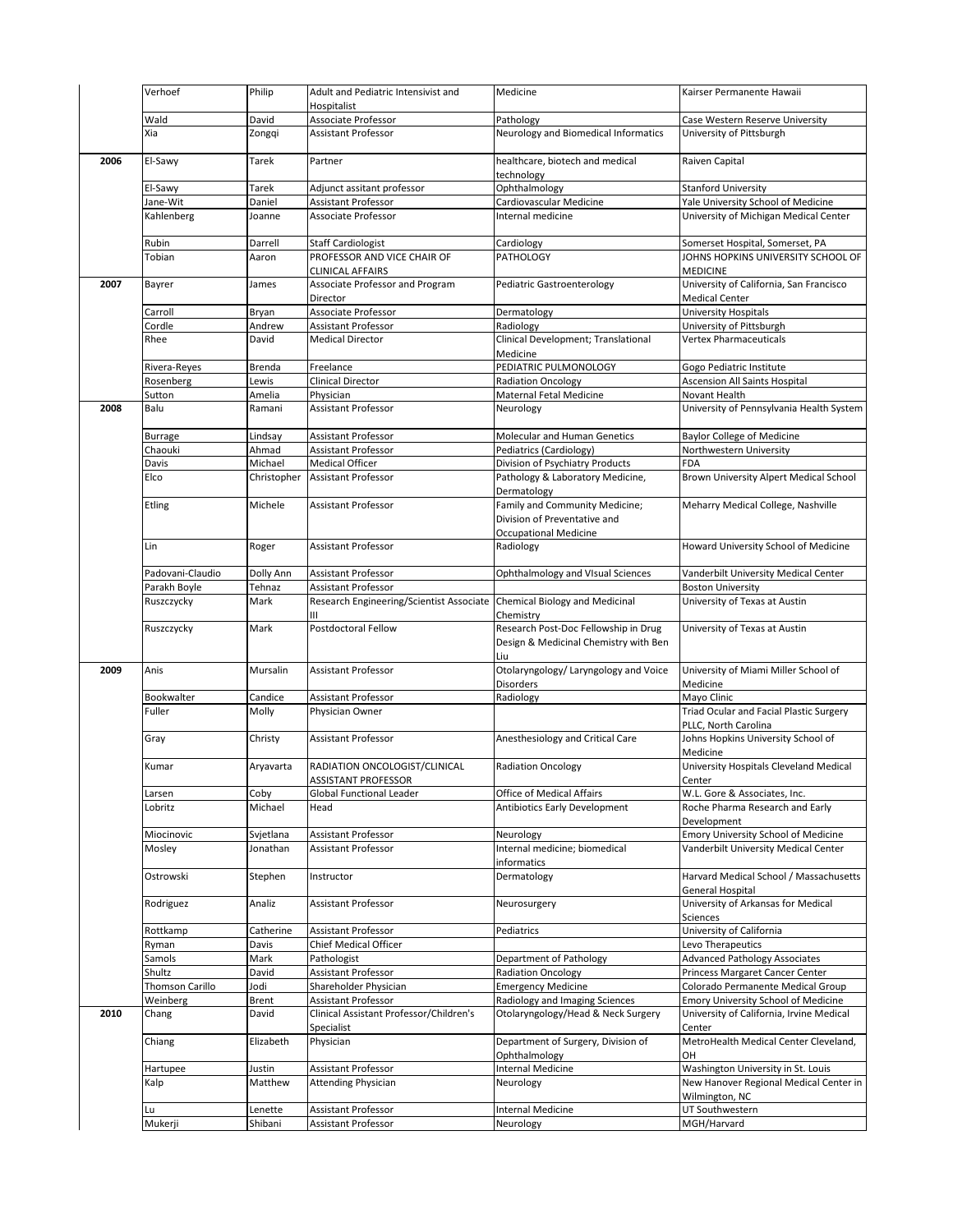|      | Pecora             | Nicole                 | <b>Assistant Director</b>                                     | UR Medicine Microbiology Laboratory                                                         | University of Rochester                                                            |
|------|--------------------|------------------------|---------------------------------------------------------------|---------------------------------------------------------------------------------------------|------------------------------------------------------------------------------------|
|      | Schenk             | Austin                 | Assistant Professor                                           | Surgery, Division of Transplantation<br>Surgery                                             | The Ohio State University Wexner<br><b>Medical Center</b>                          |
|      | Sobieraj           | Michael                | Orthopaedic Surgeon-Adult<br>Reconstruction                   | Orthopaedic Surgery                                                                         | Geisinger Orthopaedics, Wyoming Valley,<br>Wilkes-Barre, PA                        |
|      | Sobieraj           | Michael                | <b>Clinical Associate Professor</b>                           | Orthopaedic Surgery                                                                         | Geisinger Commonwealth School of<br>Medicine                                       |
| 2011 | Abbas              | Atheir                 | <b>Assistant Professor</b>                                    | Department of Behavioral Neuroscience<br>(primary); Department of Psychiatry<br>(secondary) | Oregon Health & Science University                                                 |
|      | Beamish            | Jeffrey                | Assistant Professor                                           | <b>Internal Medicine</b>                                                                    | University of Michigan Medical Center                                              |
|      | Blum               | Andrew                 | Assistant Professor                                           | Medicine                                                                                    | Case Western Reserve University                                                    |
|      | Burgoyne           | Adam                   | <b>Assistant Clinical Professor</b>                           | Medicine/Hematology-Oncology                                                                | University of California, San Diego<br><b>Medical Center</b>                       |
|      | Derakhshan         | Jamal                  | <b>Assistant Professor</b>                                    | Mallinckrodt Institute of Radiology,<br>Neuroradiology Section                              | Washington University in St. Louis                                                 |
|      | Drage              | Michael                | <b>Assistant Professor</b>                                    | Pathology & Laboratory Medicine                                                             | University of Rochester Medical Center                                             |
|      | Gallogly           | Molly                  | <b>Assistant Professor</b>                                    | <b>Hematology and Oncology</b>                                                              | Case Western Reserve Universtiy                                                    |
|      | Kan                | Charlene               | Service Chief                                                 | <b>Radiation Oncology</b>                                                                   | Louis Stokes Cleveland VAMC                                                        |
|      | Kopplin            | Laura                  | <b>Assistant Professor</b>                                    | Department of Ophthalmology and<br>Visual Sciences                                          | University of Wisconsin-Madison                                                    |
|      | Larimer            | Phillip                | <b>Associate Medical Director</b>                             | TRANSLATIONAL MEDICINE                                                                      | <b>VERTEX PHARMACEUTICALS</b>                                                      |
|      | Mariano            | Timothy                | <b>Adjunct Assistant Professor</b>                            | Psychiatry and Human Behavior                                                               | Brown University Alpert Medical School                                             |
|      |                    |                        |                                                               |                                                                                             |                                                                                    |
|      | Mariano            | Timothy                | <b>Vice President</b>                                         |                                                                                             | Woebot Health                                                                      |
|      | Montanez-Wiscovich | Marjorie               | <b>Assistant Professor</b>                                    | Dermatology                                                                                 | University of Florida College of Medicine                                          |
|      | Rosenblum          | Joshua                 | Assistant Professor of Surgery                                | Cardiac Surgery                                                                             | Children's Healthcare of Atlanta                                                   |
| 2012 | Christopher        | <b>Bridgette</b>       | Cardiologist                                                  | CHMG HeartCare                                                                              | Cone Health Medical Group                                                          |
|      | Drawz              | Sarah                  | <b>Medical Director</b>                                       |                                                                                             | Hennepin Healthcare Medical Laboratory<br>Science Program                          |
|      | Ndubuizu           | Obinna                 | Resident                                                      | <b>Internal Medicine</b>                                                                    | Northside Regional Medical Center,<br>Youngstown, OH                               |
|      | Nelson             | Vicki                  | Associate Professor; Research Director                        | Family Medicine, Div. Sports Medicine                                                       | Steadman Hawkins Clinic of the Carolinas                                           |
|      | Oh                 | Eugene                 | Plastic Surgeon                                               |                                                                                             | Virginia Mason Franciscan Health                                                   |
|      | Patel              | Ravi                   | Assistant Professor                                           | <b>Radiation Oncology</b>                                                                   | University of Pittsburgh                                                           |
|      | Sheth              | Vipul                  | Assistant Professor                                           | Radiology                                                                                   | <b>Stanford University</b>                                                         |
|      | Sopko              | Nikolai                | Chief Scientific Officer                                      | Biotech                                                                                     | PolarityTE, Salt Lake City, Utah                                                   |
|      |                    |                        |                                                               |                                                                                             |                                                                                    |
|      | Undurti<br>Yao     | Arundhati<br>David     | Psychiatrist<br>Senior Medical Director                       |                                                                                             | Vancouver Clinic<br>The Janssen Pharmaceutical Companies                           |
|      |                    |                        |                                                               |                                                                                             | of Johnson & Johnson                                                               |
| 2013 | Brown              | Gregory                | Assistant Research Physician                                  | Artificial Intelligence Resource                                                            | National Cancer Institute, NIH                                                     |
|      | Foutz              | Thomas                 | Instructor                                                    | Pediatric Neurology                                                                         | Washington University in St. Louis                                                 |
|      | Molitoris          | Jason                  | <b>Assistant Professor</b>                                    | <b>Radiation Oncology</b>                                                                   | University of Maryland School of<br>Medicine                                       |
|      | Patel              | Vishal                 | Director                                                      | Wellness research                                                                           | Sensei Wellness, Inc                                                               |
|      | Simmons            | Daimon                 |                                                               |                                                                                             |                                                                                    |
|      |                    |                        |                                                               |                                                                                             |                                                                                    |
|      |                    |                        | Instructor                                                    | Pathology                                                                                   | Brigham and Woman's Hospital                                                       |
|      | Singaram           | Vinod                  | Attending                                                     | ANESTHESIOLOGY                                                                              | Tulane university                                                                  |
|      | Steiner            | Kevin                  | Adjunct Clinical Assistant Professor                          | Pathology                                                                                   | <b>Stanford Healthcare</b>                                                         |
| 2014 | Cameron<br>Hyde    | <b>Brent</b><br>Robert | Chief Resident<br><b>Assistant Professor of Ophthalmology</b> | <b>Radiation Oncology</b><br>Ophthalmology and Visual Sciences                              | Vanderbilt University Medical Center<br>University of Illinois College of Medicine |
|      |                    |                        |                                                               |                                                                                             |                                                                                    |
|      | Koeth              | Robert                 | Fellow                                                        | Cardiovascular Medicine                                                                     | <b>Cleveland Clinic</b>                                                            |
|      | Leal<br>Lin        | Sixto<br>Paul          | Assistant Professor<br>Fellow                                 | Pathology<br>Stem Cell Transplantation and Cellular                                         | University of Alabama at Birmingham<br>MD Anderson Cancer Center                   |
|      |                    |                        |                                                               | Therapy                                                                                     |                                                                                    |
|      | Narayan            | Sreenath               | Radiologist                                                   | Radiology                                                                                   | Lourdes Health                                                                     |
|      | Rinonos            | Serendipity            | Senior Resident                                               | Neurology                                                                                   | Vanderbilt University Medical Center                                               |
|      | Ryder              | Christopher            | <b>Assistant Professor</b>                                    | Pathology                                                                                   | Case Western Reserve University /<br>University Hospitals Cleveland Medical        |
|      |                    |                        |                                                               |                                                                                             | Center                                                                             |
|      | Toprani            | Sheela                 | Resident                                                      | Neurology                                                                                   | Johns Hopkins Hospital                                                             |
| 2015 | Goodnough          | Lawrence               | Resident                                                      | Orthopaedic Surgery                                                                         | <b>Stanford University</b>                                                         |
|      | Ladas              | Thomas                 | Fellow                                                        | Cardiovascular Medicine                                                                     | Mayo Clinic                                                                        |
|      | Lee                | Sungho                 | Resident                                                      | Neurological Surgery                                                                        | <b>Baylor College of Medicine</b>                                                  |
|      | Mustafi            | Debarshi               | Assistant Professor                                           | Ophthalmology                                                                               | University of Washington                                                           |
|      | Shaw               | Kendrick               | Assistant Professor                                           | Anesthesiology                                                                              | Massachusetts General Hospital                                                     |
|      | Sukhdeo            | Kumar                  | Chief Medical Officer, Owner                                  | Nupello Dermatology                                                                         | <b>OnDERMAND Dermatology</b>                                                       |
|      | Weeks              | Lachelle               | Clinical Fellow                                               | <b>Medical Oncology</b>                                                                     | Dana-Farber Cancer Institute                                                       |
| 2016 |                    | Charlotte              | Fellow                                                        | Diagnostic Neuroradiology                                                                   | NYU Grossman School of Medicine                                                    |
|      | Chung<br>Evans     | Teresa                 | Fellow                                                        | Pediatric Cardiology                                                                        | University of California, San Francisco                                            |
|      | Goodnough          | Candida                | Clinical Scholar                                              | Anesthesiology                                                                              | <b>Medical Center</b><br><b>Stanford University</b>                                |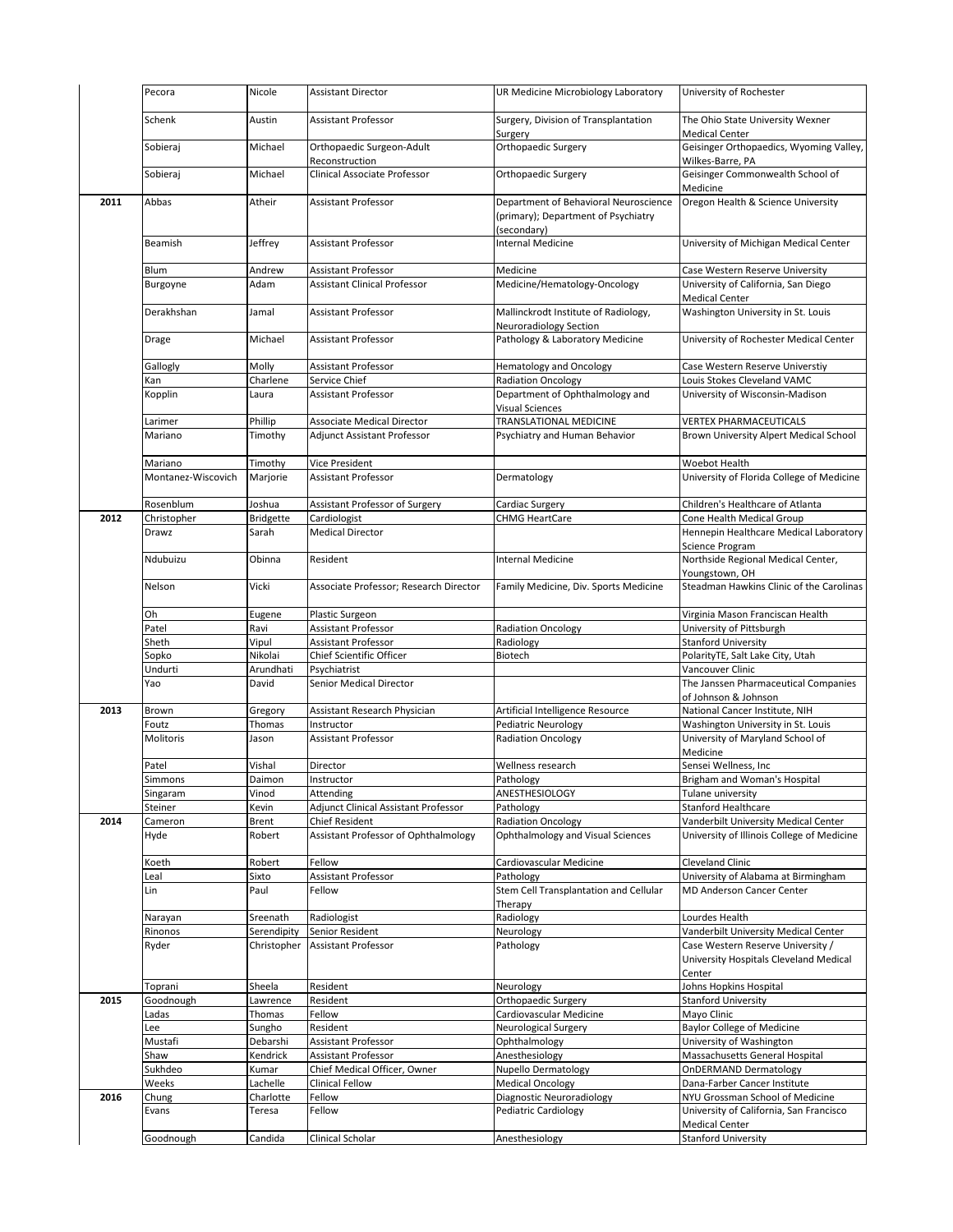|      | Hamburg-Shields  | Emily              | Fellow                              | <b>Maternal Fetal Medicine</b>                                             | MetroHealth and University Hospitals                         |
|------|------------------|--------------------|-------------------------------------|----------------------------------------------------------------------------|--------------------------------------------------------------|
|      | Liao             | James              | Fellow                              | Neurology & Movement Disorders                                             | Cleveland Clinic Foundation                                  |
|      | Nizialek         | Emily              | Fellow                              | Oncology                                                                   | Johns Hopkins HospitalBaltimore, MD                          |
|      | Pandyarajan      | Vijay              | Research Fellow                     | Gastroenterology                                                           | Cedars-Sinai Medical Center, Los Angeles                     |
|      | Scott            | Anthony            | Fellow                              | <b>Pediatric Genetics</b>                                                  | University of Michigan Health                                |
|      | Su               | Charles            | Resident                            | Orthopaedic Surgery                                                        | Univeristy Hospitals Cleveland Medical<br>Center             |
|      | Wu               | Ling               | Resident                            | Internal Medicine - ABIM Research Path                                     | Hospital of the University of<br>Pennsylvania                |
|      | Wu               | Ling               | Fellow                              | Pulmonary and Critical Care Medicine                                       | Hospitals of the University of                               |
|      |                  |                    |                                     |                                                                            | Pennsylvania                                                 |
|      | Yan              | Kenneth            | Resident                            | Otolaryngology                                                             | University of Chicago Medical Center                         |
| 2017 | Fecteau          | Ryan               | Resident                            | <b>Radiation Oncology</b>                                                  | New York Presbyterian/Weill Cornell<br><b>Medical Center</b> |
|      | Fecteau          | Ryan               | Resident                            | <b>Radiation Oncology</b>                                                  | Memorial Sloan Kettering Cancer Center                       |
|      | Hoshi            | Malcolm            | <b>Attending Physician</b>          | <b>Emergency Medicine</b>                                                  | MetroHealth Medical Center Cleveland,<br>OH                  |
|      | Katsnelson       | Michael            | Resident                            | Internal Medicine                                                          | <b>Baylor College of Medicine</b>                            |
|      | Krause           | Michael            | Resident physician                  | Ophthalmology                                                              | <b>Cleveland Clinic</b>                                      |
|      | Lavik            | Andrew             | Fellow                              | Endocrinology                                                              | Cincinnati Children's Hospital Medical<br>Center             |
|      | Martin           | <b>Bradley</b>     | Clinical and Research Fellow        | Division of Pulmonary & Critical Care<br>Medicine / Department of Medicine | Brigham and Women's Hospital /<br>Harvard Medical School     |
|      | Nassal           | Michelle           | <b>Assistant Professor</b>          | <b>Emergency Department</b>                                                | The Ohio State University Wexner<br><b>Medical Center</b>    |
|      | Richardson       | Edward             | Associate Pathologist               | Pathology                                                                  | Brigham and Woman's Hospital                                 |
|      |                  |                    |                                     | <b>Child Neurology</b>                                                     |                                                              |
|      | Vithayathil      | Joseph             | Resident                            |                                                                            | Children's Hospital of Philadelphia                          |
|      | Winkler          | Marisa             | Resident                            | Internal Medicine                                                          | Brigham and Woman's Hospital                                 |
| 2018 | Clark            | Heather            | Fellow                              | Medicine                                                                   | UNIVERSITY OF ROCHESTER MEDICAL<br><b>CENTER</b>             |
|      | Cohen            | Andrea             | Resident                            | <b>Pediatrics - Medical Genetics</b>                                       | Children's National Medical Center / NIH                     |
|      | Dorand           | Rodney             | Clinical Fellow                     | <b>Hematology Oncology</b>                                                 | Vanderbilt University Medical Center                         |
|      | Ignatz-Hoover    | James              | Resident                            | Internal Medicine - Harrington Physician-                                  | Univeristy Hospitals Cleveland Medical                       |
|      |                  |                    |                                     | Scientist Pathway                                                          | Center                                                       |
|      | Miller           | Tyler              | Senior Resident and Research Fellow |                                                                            | Broad Institute of MIT and Harvard                           |
|      | Morrow           | James              | Resident                            | Pediatrics                                                                 | Boston Children's Hospital                                   |
|      | Tee              | Michael            | Resident                            | Dermatology                                                                | New York Presbyterian/Weill Cornell                          |
|      | Whitney          | Meredith           | Resident                            | Psychiatry                                                                 | Medical Center<br>Univeristy Hospitals Cleveland Medical     |
| 2019 | Bartel           | Courtney           | Resident                            |                                                                            | Center<br>Cincinnati Children's Hospital Medical             |
|      |                  |                    |                                     | Pediatrics                                                                 | Center                                                       |
|      | Chirieleison     | Steven             | Resident                            | Pathology, research track                                                  | <b>Stanford University</b>                                   |
|      | Czapar           | Anna               | Resident                            | Internal Medicine, Physician Scientist<br>Development Program              | University of Chicago Medical Center                         |
|      | Marcott          | Pamela             | Resident                            | Neurology                                                                  | University of California, San Diego<br><b>Medical Center</b> |
|      | Russo            | Hana               | Resident                            | Pathology                                                                  | University of California, San Diego<br><b>Medical Center</b> |
|      |                  |                    |                                     |                                                                            |                                                              |
|      | Stultz           | Ryan               | Resident                            | Internal Medicine                                                          | University of Washington                                     |
|      | Tong             | Alexander          | Resident                            | Internal Medicine                                                          | University of California, San Diego                          |
|      | Wang             | Charlie            | Resident                            | Radiology                                                                  | Medical Center<br>University of California, San Francisco    |
|      | Wilson           | Kirkland           | resident                            | Pediatrics - Medical Genetics                                              | Medical Center<br>Children's National Medical Center / NIH   |
|      |                  | Danica             |                                     |                                                                            | <b>Stanford University</b>                                   |
|      | Wiredja          |                    | Resident                            | Pathology                                                                  |                                                              |
| 2020 | Anderson         | Christian          | Resident                            | Internal Medicine                                                          | University of Iowa                                           |
|      | Benson           | Bryan              | Resident                            | Anesthesiology                                                             | Cleveland Clinic Foundation                                  |
|      | Borton           | Anna               | Resident                            | Internal Medicine                                                          | Brigham and Woman's Hospital                                 |
|      | Elitt            | Matthew            | REsident                            | Ophthalmology                                                              | Washington University in St. Louis                           |
|      | Freeberg         | Max                | Resident                            | Neurology                                                                  | <b>Yale University</b>                                       |
|      | Glidden          | Michael            | Resident                            | Internal Medicine                                                          | Univeristy Hospitals Cleveland Medical<br>Center             |
|      | Gooding          | Alex               | Resident/Research Scholar           | <b>Radiation Oncology</b>                                                  | Duke University Medical Center                               |
|      | Gunalan          | Kabilar            | Data Scientist                      |                                                                            | Vathes                                                       |
|      | Hickman          | DaShawn            | Resident                            | <b>Emergency Medicine</b>                                                  | Alameda Health System                                        |
|      | Hsieh            | Paishiun           | Resident                            | Internal Medicine                                                          | Massachusetts General Hospital                               |
|      | Jiang            | Sirui              | Resident                            | Radiology-Diagnostics                                                      | Univeristy Hospitals Cleveland Medical<br>Center             |
|      |                  |                    |                                     |                                                                            |                                                              |
|      | Liao<br>McMillan | Peter<br>Alexandra | Resident<br>Resident                | Psychiatry<br>Otolaryngology/Research                                      | University of Southern California<br>University of Iowa      |